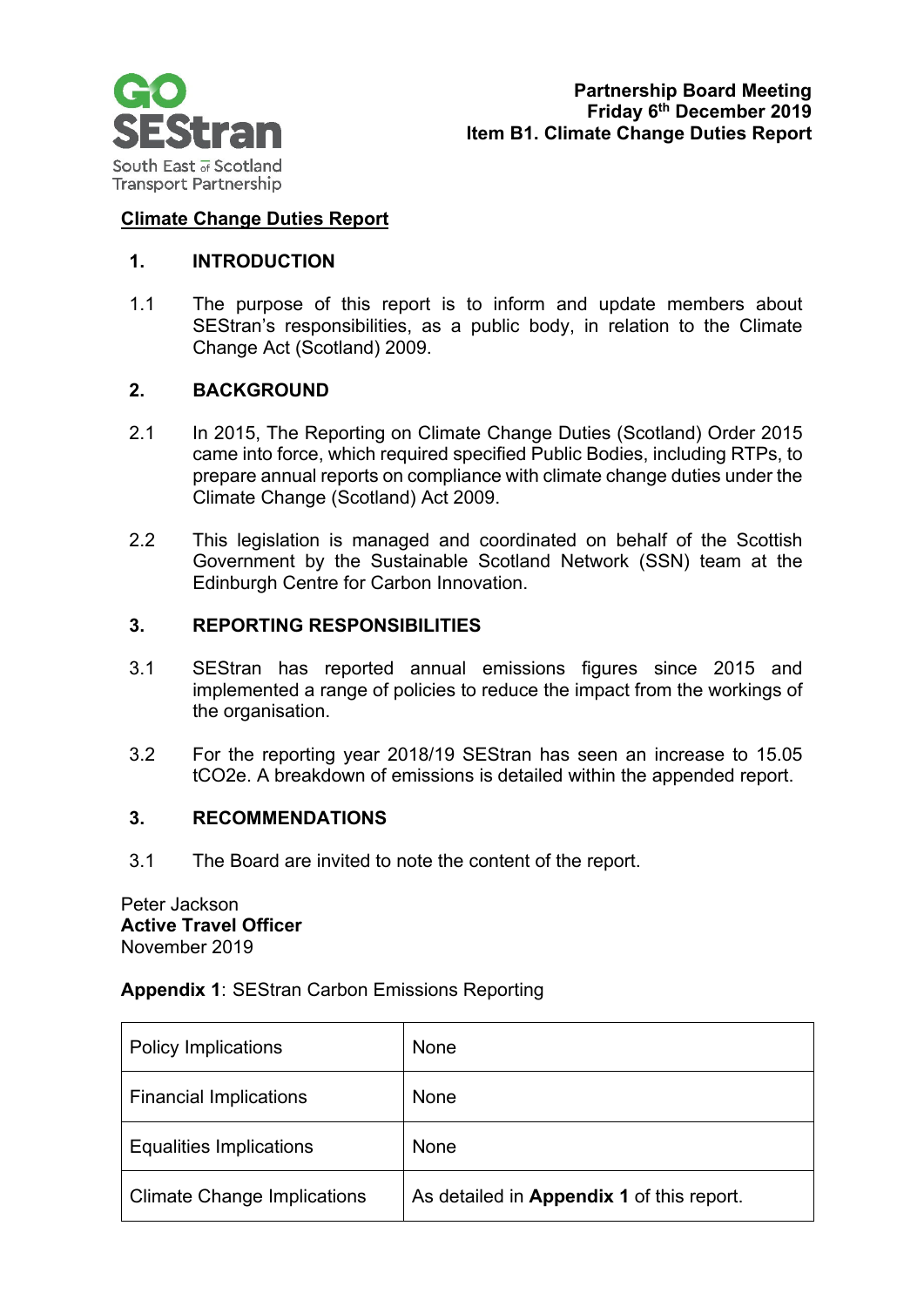

|       | <b>Emission Source</b>                    | <b>Units</b> | <b>Emission</b><br><b>Factor</b> | <b>Units</b>             | kg CO <sub>2</sub> e |
|-------|-------------------------------------------|--------------|----------------------------------|--------------------------|----------------------|
| 41    | Domestic Flight (average<br>passenger)    | passenger km | 0.29832                          | kg CO2/passenger km      | 371                  |
| 42    | Short-haul flights (average<br>passenger) | passenger km | 0.16236                          | kg CO2/passenger km      | 5,126                |
| 44    | Rail (National Rail)                      | passenger km | 0.04424                          | kg CO2/passenger km      | 748                  |
| 45    | Car - diesel (average)                    | passenger km | 0.17753                          | kg CO2/passenger km      | 162                  |
| 46    | Car - petrol (average)                    | passenger km | 0.18368                          | kg CO2/passenger km      | 657                  |
| 53    | Bus (local bus, not London)               | passenger km | 0.12007                          | kg CO2/passenger km      | 75.7                 |
| 54    | Taxi (black cab)                          | passenger km | 0.32129                          | kg CO2/passenger km      | 87.4                 |
| Other | <b>Staff Travel to Work</b>               | km           | various                          | kg CO2e/km               | 7,825                |
|       | Scope 1                                   |              |                                  |                          | 0.00                 |
|       | Scope 2                                   |              |                                  |                          | 0.00                 |
|       | Scope 3                                   |              |                                  |                          | 15,052               |
|       | <b>SEStran TOTAL</b>                      |              |                                  | tonnes CO <sub>2</sub> e | 15.05                |

# **SEStran Carbon Emissions Reporting 2018-19**

The table above illustrates SEStran carbon emissions for 2018-19 against the relevant reportable emission categories. Since the relocation of SEStran to Victoria Quay in 2016 no report is made for categories that would otherwise be included in the Scottish Government building report, i.e. categories 1,2,5,9,26 and 30.

SEStran has set a target to reduce business travel by 5% on an annual basis. During 2018- 19 transport in Scotland has seen a wealth of work, in preparation for the draft National Transport Strategy, the now Planning Bill, and the growing number of working groups associated to these strategic projects. As SEStran has secured more financial support through the likes of Local Rail Development fund, the Low Carbon Travel and Transport Fund, Smart Choices Smarter Places Open Fund, CANDO Innovation Fund, and others, officers have been engaged in more meetings and workshops across the region and nationally. This has seen an increase in business travel emissions for the reporting year, with the following comments written to aide that understanding. SEStran officers have access to skype enabled laptops and other conference call facilities that are utilised regularly across projects.